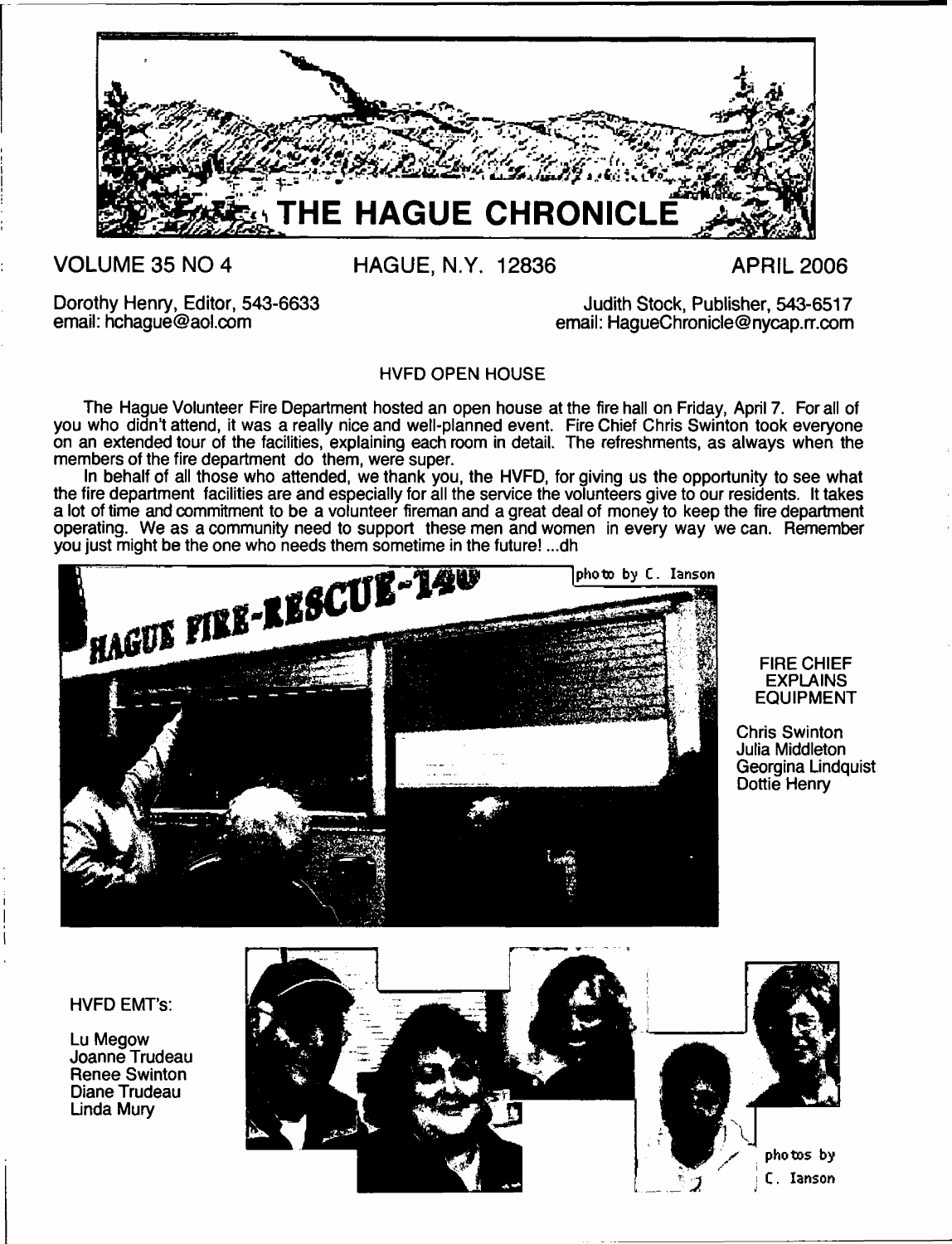The March meeting was a 'Howling Success' - our Guest for the day was Comedienne Gert Newton who entertained her audience with an act that kept everyone in stitches - and I don't mean just a chuckle or two - the room was filled with roaring laughter. This lady is a natural performer with a unique delivery of humor. If you ever have an opportunity to see one of her shows, do so. You won't be disappointed.

The Senior St. Patty's Day Bingo Party was a fun afternoon. Everyone went home sporting a White Elephant prize but the most exciting winners of the day were Marion Shoemaker & Vinnie Jones. First, they were both celebrating their St. Patrick's day birthdays and then they both won . . . THE SAME GAME! Wee Leprechauns at work, me thinks!

APRIL'S MEETING will be on Tuesday, April 25th at 1:30 PM at the Community Center. Guest speaker will be Amy Collins from the N.Y.S. Consumer Protection Board with a program on IDENTITY THEFT & CONSUMER SCAMS. This is a rapidly growing problem these days especially for seniors, so should be a very informative meeting. Anyone who is interested in this topic, please feel free to join us. Visitors are always welcome. always welcome.

#### COME ALL YE VETERANS

We asked you last month and got only a couple of responses. The Memorial Day Parade Committee needs to know the names of all the Hague veterans, of any war (or peace time).

We would also encourage you to march in<br>ade on May 27. Please e-mail Madeline the parade on May 27. Pelkey at [scooter@bluemoo.net](mailto:scooter@bluemoo.net) or telephone her at 543-6130 to get on the list.

#### MEMORIAL DAY 2006

SATURDAY, MAY 27TH will be Hague's fourth DAY TO REMEMBER! With just a few weeks remaining we hope you are all planning up a storm to prepare your winning float. Don't forget - prizes will be awarded for BEST IN MOST CREATIVE - MOST<br>- BEST YOUTH PATRIOTIC - BEST YOU<br>PRESENTATION (any theme) - plus PRESENTATION (any theme) - plus<br>HONORABLE MENTION - ADULT HONORABLE MENTION - ADULT & MENTION - YOUTH (any theme).

Please note, you do not have to have a business or belong to a club to take part. Just plan a theme, find the props and have some fun. Parade time is 2 PM with lineup at 1 PM. To register to be in the parade call Madeline Pelkey 543-6130.

Anyone interested in setting up for the Funfest at the Beach from 10 AM - 4 PM, (crafts or demonstrations of interest) please give Emily Cobb a call at 543-6325.

#### PARADE SUPPORT NEEDED

The Parade Committee thanks all who have already donated to this year's celebration. We are behind in contributions but plans are moving right ahead and it appears that it will be even bigger and better than previous parades. This is a big event for the community. We need your support!

Anyone who still wants to contribute to the day's activities, please make your check payable to the HAGUE SENIOR CITIZENS CLUB - PARADE ACCOUNT and mail to the Hague Community Center, Route 8, Hague, NY 12836. All monies received go directly into a separate parade account. ... mp

#### HVFD NEWS

- **2**-

The HVFD thanks Shirley Smith for again providing a beautiful hand made quilt for the annual raffle. The drawing, held at the Beste scholarship dinner, was won by Melanie Fish.

In March there were 3 fire calls using 18 volunteer hours, and 4 ambulance calls using 30 volunteer hours.

With the dry weather thus far this spring, the Fire Department asks everyone to be cautious of grass fires.



HVFD MEMBERS AT MEMORIAL DAY PARADE

Ernest Trudeau Lou Megow Jason Laundree Chris Swinton Bill Wells Tom Haskell, Jr.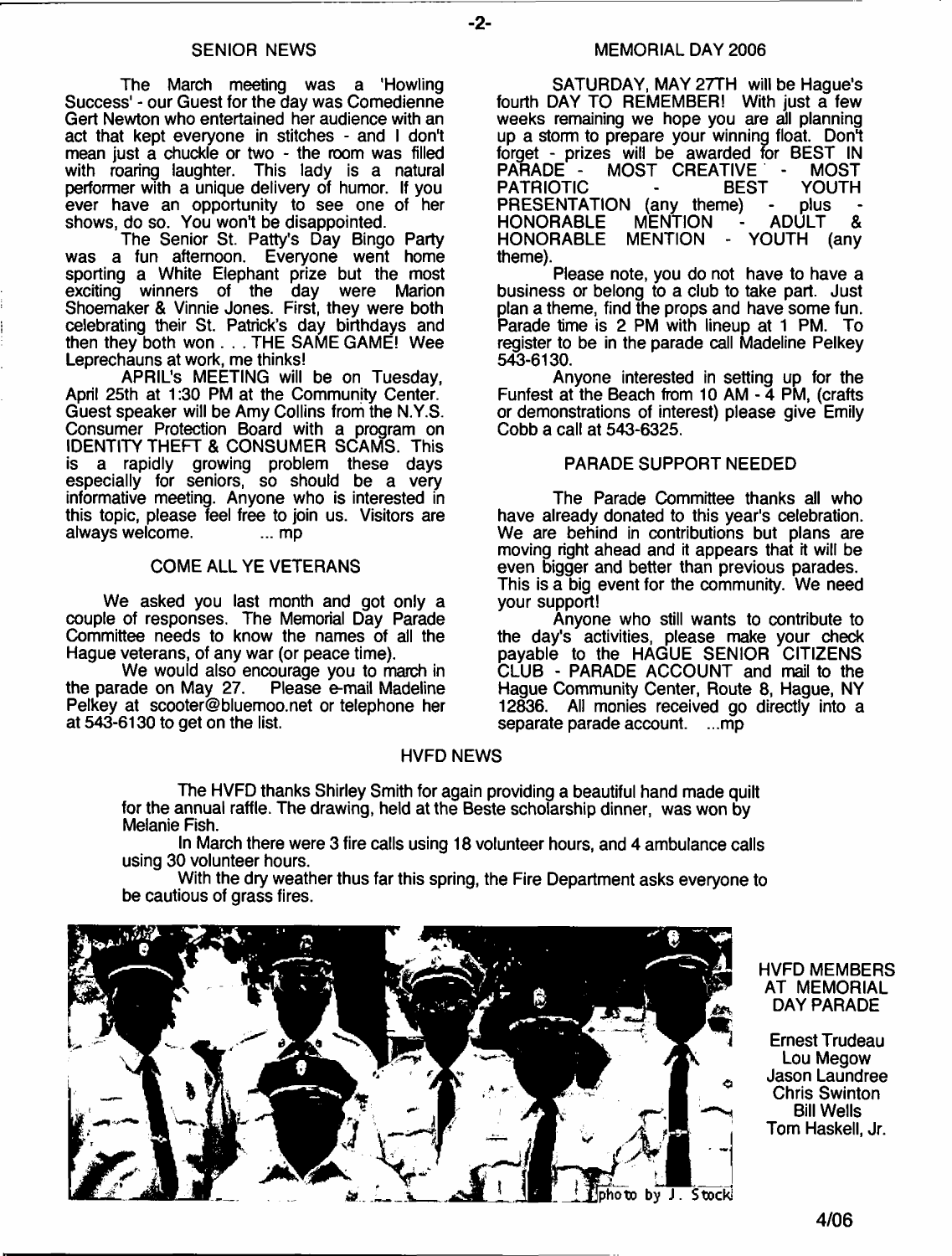#### CHURCH WOMEN UNITED

May Friendship Day will be observed by Ticonderoga Church Women United on May 5, 2006 at the First United Methodist Church on Wicker Street in Ticonderoga The business meeting will begin at 10:30AM and will include the installation of secretary Linda Moore.

A short worship program will follow the theme of "Signs of Growth: Sisterhood". The speaker will be A. Jane McEwen of Queensbury, a Senior Associate with J. Visions Consulting Co. and a past administrator of several not-for-profit organizations. She is a past governor of Zonta International, has traveled capacity, speaking often about the necessity for building sisterhood among the world's women.

Lunch will be served at noon, catered by the Gourmet Gal of Ticonderoga. The cost of the lunch is \$10. Those planning to attend should register with Nan Reale at 585-4004 or Mary Lou Monda at 585-3447. Deadline for registrations is May 2.

#### GLENS FALLS SYMPHONY ORCHESTRA

The fifth and last concert of the season for GFSO will be held on Sunday, May 7, 2006 at 4PM at the Glens Falls High School. Included in the program will be Mozart's Piano Concerto No. 23 in A Major, K488 with Pianist Ursula Oppens as soloist and Symphony No. 5 in D Minor, Op. 47 by Shostakovich.

#### CHAMBER EXTENDS THANKS

The Hague Chamber of Commerce is pleased to acknowledge the completion of our first season sponsoring an AARP Foundation Tax Aide site at the Community Center. This FREE service was able to prepare federal and state taxes for people in our local and surrounding communities.

We thank our volunteers: Bob Whitaker, Jan Whitaker, Kay Maiaro, Graham Bailey, Rich Paul and the Community Center Staff for making this program possible. We look forward to providing this valuable service again next year.

#### MAY 1 DEADLINE REMINDER

If you have ordered a hanging flower basket for the town in the past and plan to order one this year, please send your check in the amount of \$25 with name of person you wish to honor to The Enhancement Committee c/o Hague Town Hall, Hague, NY 12836. After May 1 orders will be taken on a first come, first served basis.

The Dan Padula Memorial Fund, a not for profit community service organization, announces the opening of it's 2006 Community Education Series on Wednesday, May 10. They again have chosen the Hague Community Center as the site of their first program in this series.<br>Dr. David Judkins of Adi

Judkins of Adirondack Cardiology Associates will speak on recent advances in Cardiology, from medications to imaging. Dr. Judkins is a frequent contributor to local and regional medical meetings. His relaxed and down to earth speaking style allows the audience to appreciate the sometimes complex issues of modem medicine. A native of Lake George, Dr. Judkins joined Adirondack Cardiology Associates 8 years ago after practicing as an Emergency Physician. He and his family reside in Glens Falls, NY.

The presentation will begin at 7:00 PM with light refreshments to follow. Time is set aside at the conclusion of the lecture for questions. The Dan Padula Memorial Fund is proud to offer this free of charge program which is open to all.

#### THE TASTE OF Tl

The Ticonderoga Heritage Museum is hosting is fourth annual Taste of Ti on May 18 at 6:30PM at the Ticonderoga High School. This popular buffet features the fine fare of more than 25 area restaurants and food providers, all professionally displayed.

Seating is limited to 120 people and reservations are requested. Tickets at \$17.50 per person may be purchased at Rathbun Jewelers and Ticonderoga Paint and Decoratng Center. Tickets are also available from Ti Heritage Museum board members.

For more information please call Jane Bassett at 585-6178.

#### NLG ROTARY CLUB EVENT

The Rotary Club of Northern Lake George is sponsoring its annual Olive Garden Food and Wine Experience on June 13, 2006 at 6:00PM at the Queensbury Olive Garden, 756 Upper Glen St., Glens Falls.

This event is an excellent opportunity to sample the delicious wines and dishes of the Olive Garden Restaurant. Tickets for "all you can eat" are \$30 each for a super evening. Please contact George and Ronni Garrison for tickets at 543-6564, or any Rotary member.





**4/06**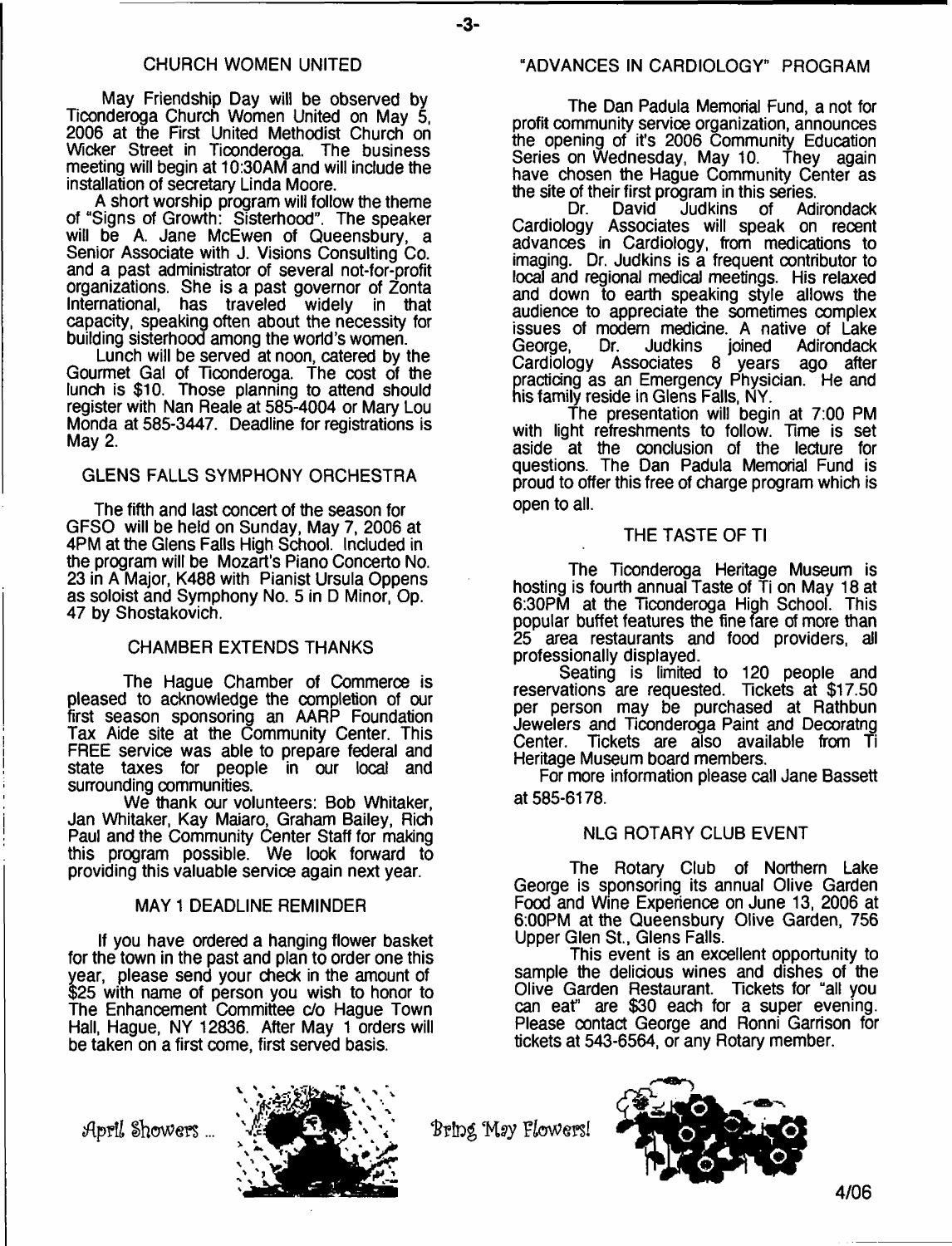#### NOTE TO OUR READERS

Just a reminder that our reports for the Zoning Board of Appeals, Planning Board and Town Board summarize the meetings and are not the official minutes. For complete minutes and further details see the Town of Hague website: **[http://townofhague.org.](http://townofhague.org)** Check the drop down menus for the Town Board and Planning/Zoning Board. Of course, printed copies are available from the Zoning Enforcement Officer a Town Clerk.

# ZONING BOARD OF APPEALS - 3/23/06

Chairman Robert Goetsch, Mary Lou Doulin, George lanson, Tina King, Lindsay Mydlarz, Bill Pittman were present. Fitzgerald, Jr. was absent.

# Harrison. (43.17-1-1) Lakeshore Dr.. TR1

The applicant wishes to erect a 4 ft. high by 320 ft. long fence 6 inches from the property line. Several people spoke in opposition to the project. The variance was denied 6-0.

# Navitskv. (93.19-1-10) Lakeshore Dr.. RC

The applicant wishes to construct a single family residence and garage on a legal, non-conforming lot. A variance is needed for the rear line setback and percentage of lot coverage.<br>Chris Navitsky, who is the Lake George who is the Lake George<br>assured the Board that Waterkeeper, appropriate measures have been taken in case the Barton wastewater system, for which there is a deeded easement, should ever fail. The lot is a pre-existing .5 acres with present lot coverage of 4% and proposed of 16%. The driveway will be paved, and has been included in the proposed lot coverage figure. The rear set back for the existing barn is 9 ft. The barn will be removed, creating a 16 ft. setback for the new

construction.<br>The requested variances were approved, with the condition that there would be no further increase of lot coverage, because of the location in the RC zone, and that the easement for the maintenance of the existing septic system last in perpetuity.

For each of the following applications, a site visit was planned and a Public Hearing will be scheduled for next month.

# Puckette. <42.12-1-181 Lakeshore Dr. TRI

The proposal is to add a 6 x 12 ft. addition to the rear of an existing non-conforming home. The addition will maintain the current 4 ft. sideline setback, thus requiring a variance.

# Berger. (12.18-1-17) Lakeshore Dr., TR1

The applicants would like to remove a portion of their existing deck and staircase and construct a new staircase which would connect to the existing stairs to the dock. A variance is needed for the sideline and shoreline setbacks.

# Whisher. 43.5-2-15) Graphite Mountain Rd.. Hamlet

The applicant would like to build a 9x16 ft. addition to the rear of an existing non-conforming structure in order to house a refrigeration unit. A variance for the sideline setback will be needed. A variance to construct an 8x16 ft. addition to the rear of the building was issued in 1994, but the project was never completed.

Whisher.(12.18-1-15.1&12.18-1-15.2) Lkshre Dr., TR1 The applicant has requested a lot line change to allow having a 36 ft. dock on their residential property. Both lots are non-conforming and were created by variance in April of 2002. Variance approval was granted with the condition there be no further subdivision of the lots, which are jointly owned by Mr. Whisher and Ms. Eaton. A variance for the land area is needed.

PLANNING BOARD - 4/6 & 4/11/06

Chairman David Swanson, Roily Allen, Tim Costello, Pam Peterson and Katy Wells were present. John Brown and Peter Foster were absent.

# Frasier. (25.3-1-11.1) Graphite Mountain Rd.. OC1

The Public Hearing was rescheduled for the May meeting.

# Raaot (42.20-1-6) Lakeshore Dr..TR2

Planning Board members briefly reviewed the history of the four lot subdivision including photos of the property which show the area with the flooding problem. The NYSDOT expects to begin work in the area in the spring of 2007. The matter was tabled until the next meeting and questions about the flooded area will be submitted to the Town Attorney.

# Whisher.(12.18-1-15.1&12.18-1-15.2) Lkeshr Dr., TR1

The applicants are requesting a lot line change in order to accommodate a larger dock on their residential parcel. Both lots, owned by Mr. Whisher and Ms. Eaton, are non-conforming, and were created by variance in April 2002. Conditional approval stated there be no further subdivision of the lots. The size of the restaurant parcel would be reduced from .99 acres to .97 acres, with shoreline frontage reduced from 278 ft. to 253 ft. The size of the house lot would increase from .18 acres to .20 acres with shoreline frontage increased from 61 ft. to 85 ft. No setbacks would be affected. Mr. Whisher explained that it is the angle of the existing property line which is limiting the length of allowable dock. The request was approved.

# Navitskv. (93.19-1-10) Lakeshore Dr.. RC

The applicant plans to construct a residence and garage on a legal non-conforming lot. The ZBA has granted a variance for the rear line setback and for the percentage of coverage. A stormwater plan has been submitted to the LGPC. The Planning Board approved the request pending approval of the stormwater plan.

(Con't on page 5 - Planning Board)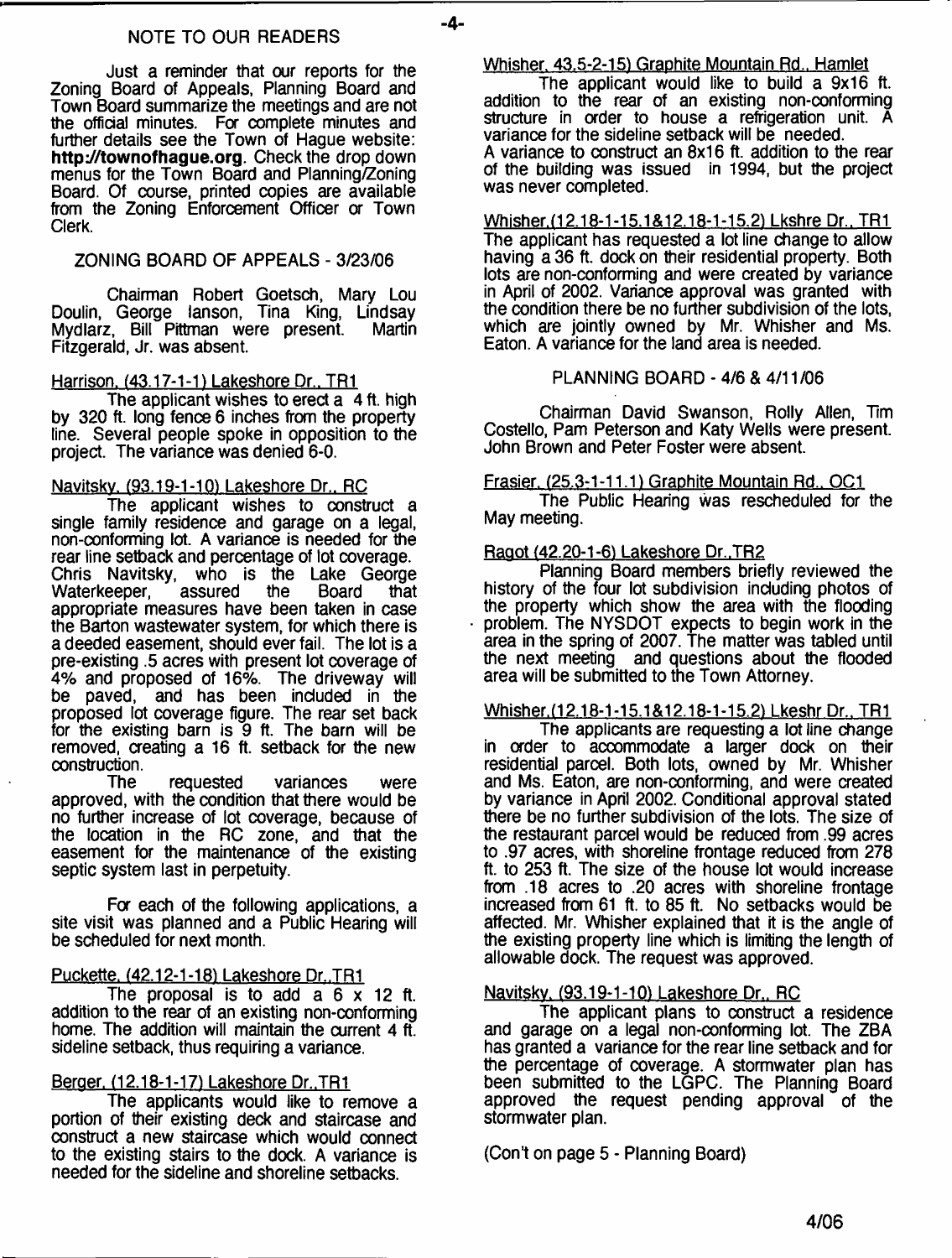#### Porter. (10-1 -25.32) New Hague Rd.. OC1

The applicant wishes to add a half bath to his newly constructed garage/workshop. It is the only structure on a 5.51 acre parcel. A new septic system is proposed. The Board deemed the garage/workshop a primary structure which is permitted under the OC1 zone and approved the request 4-1.

- **5**-

Site visits were scheduled for each of the following applications:

Nielsen. (76.12-1-15) Tower Pt Rd.. Secdrv Hamlet

The application is to construct a 14 ft. by 16 ft. sun porch to the east side of the existing home. The addition will be no closer to the lake than the existing building but will fall within 100 ft of the lake so needs Planning Board review.

#### Rebenack.(93.16-1-33) Sabbath Dav Pt Rd..TR-1R

The application is to replace an existing residence with a new log home within 100 ft. of the lake. The existing foundation will be removed and the new residence built 12 ft. further from the shoreline and a variance from the shoreline setback requirement is needed.

#### Puckette. (42.12-1-181 Lakeshore Dr. .TR1

The applicants are requesting permission to build a 6x12 ft addition to the rear (road side) of their pre-existing, non-conforming home. The addition will maintain the current 4 ft. sideline setback, requiring a variance. The owners hope to expand the kitchen area and add a bathroom to the first floor of the home. The new construction will be within 100 ft. of the shoreline.

#### Beraer. (12.18-1-17) Lakeshore Dr.. TR1

The applicant wishes to remove a portion of an existing deck and staircase which encroaches on their neighbor's property. They propose to build a new staircase, with landings, on the lake side which would meet the existing stairs to their dock. New construction is within 100 ft. of the lake. A variance for the sideline and shoreline setbacks would be required.

#### More. (93.12-1-13) Sabbath Day Point Rd., TR1

The applicant requests approval to build an addition to his home and add a 2 car garage. Site Plan Review is needed for the more than 25% increase and new construction within 100 ft. from the lake.

Whisher. (43.5-2-15) Graphite Mountain Rd., Hamlet

Mr. Whisher is requesting permission to build a 9x16 ft. addition to the rear of an existing, nonconforming structure for the purpose of housing a refrigeration unit. A variance granting relief from the sideline setback is required. A variance for an 8x16 ft addition was granted in 1994 but the project was never completed. Mr. Whisher would also like to add a cement stoop to the road side of the building and has applied to NYSDOT for a permit.

Chairman Swanson reconvened the regular monthly meeting of the Planning Board at 11:15 am.

#### Nielsen. (76.12-1-15) Tower Point Rd. .HS-R

Approved conditional on septic inspection. Rebenack.(93.16-1-33) Sabbath Dav Pt Rd..TR-1R

During the Site Visit made to the property several issues were noted (among them the size of the deck, height of the building, inspection needed for septic) and the Board would like the homeowner to explore them.

Puckette. (42.12-1-18). Lakeshore Dr., TR1

The Planning Board did not approve the application and would like to see the homeowner investigate other options that would not extend the non-conformity and would meet sideline setbacks. Beraer. (12.18-1-17) Lakeshore Dr..TR1

The matter has been referred to the LGPC. It was noted no variance was ever issued for the original deck which encroaches upon the neighbor's property. The Board recommended that the ZBA not approve the variance request.

Whisher. (43.5-2-15) Graphite Mountain Rd..Hamlet

The Planning Board makes no recommendation to the ZBA but noted that the addition could be moved over to be in compliance with the sideline setback and they would like to encourage the re-opening of the proposed business.

#### TOWN BOARD MEETING - 4/11/06

Supervisor Dan Belden and Board members Dick Gladu, Edna Frasier and Tom LaPointe were present. Art Steitz was out of town.

A moment of silence was held for: Doris Bolton, Clifford Decker, Rosalie Clorinda Meola Vecchlaretti

Linder public comments Walt Grishkot, wellknown area photographer and Balloon Festival organizer, spoke to the Board. He noted that there is so much charm in Hague and left an old promotional brochure which he had created. He also mentioned the Ice-Auger championships which he said were not done anywhere else and should be promoted.

Grishkot also spoke about the print which he has loaned to the Town and is hanging in the Community Center lobby (see Trout article on page 7).

Shawn Lobdell appeared again before the Board with an inquiry as to the current status of the lawsuit on the Cole property which has been going on since 1980. Although an attorney has been hired by the Town and assigned to the case it needs followup which Councilman Gladu agreed to do.

#### Committee Reports:

Assessor/Justice - Councilman Gladu reported that they still do not have the final numbers on equalization rates but expects Hague will be about 82% and Ticonderoga to be about 90% so Hague may have to pick up a larger portion of the tax levy. By May 1 the tentative roll will be issued and taxpayers can check their assessments. (See related article on page 8)

(Cont on page 6 - Town Board)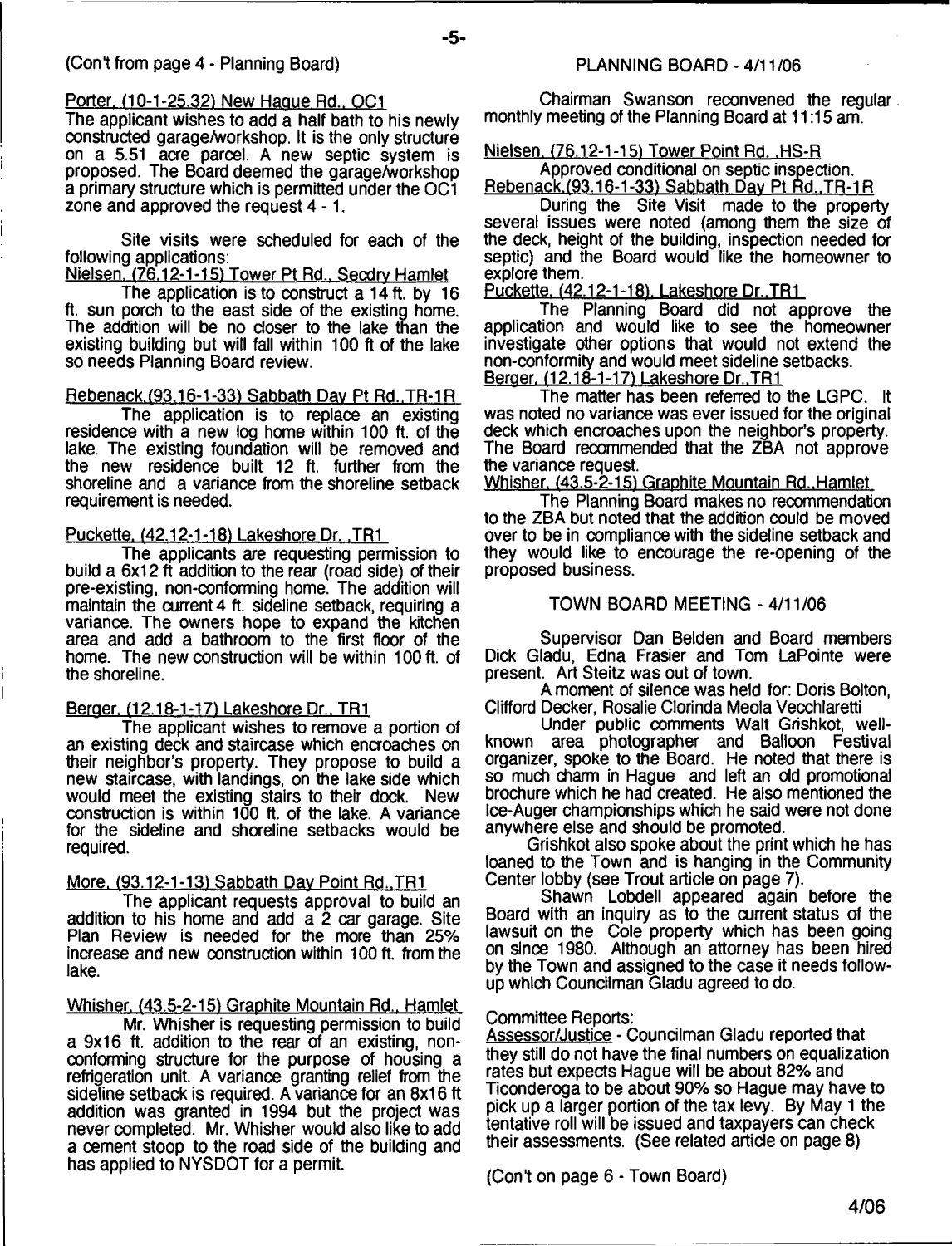#### (Con't from page 5-Town Board)

Buildings & Grounds/CC - There is still concern about the costs of repairs at the Community Center and Councilman LaPointe will try to come up with a reasonable cost figure for comparison.

Enhancement Committee - Council member Frasier reported that the Baptist Church only wants a 4 ft flower bed, rather than 6 ft, and no bench in the area<br>by the church. She also has written letters to She also has written letters to property owners behind the downtown section of the brook with regard to a Town Enhancement plan in that area. Consultant Lisa Nagle will be at the Community Center on April 18th.

CARE - Board approval was given for \$392.40 for requested shelving.

Finance - Council member Frasier reported that the Town's end of the year fiscal report has been mailed in. She and Councilman Gladu will check to see that the Board gets reports every three months. Supervisor Belden reported that a CD came due<br>today and was reinvested at 5.20%. Highway today and was reinvested at 5.20%. Superintendent Don Smith will do patching on the highways since there is not enough money left in the current budget to do a complete repaving.

Fire - Dottie Henry reported on the HVFD open house (see article on page 1).

A rabies clinic for both cats and dogs will be put on by the county at the firehouse on May 15 from 6-8 pm.

Highway - Councilman Gladu reported that he has put together a book to track repairs and the Highway Superintendent has completed the full department inventory. There were further discussions concerning the salt shed, maintenance of highway machinery at the landfill , a fund for highway equipment and the disposal of highway equipment no longer in use.

Museum & Historian - Council member Frasier reported that the Museum Board is looking currently at a plan to build off the west end of the Community Center and want to know if the town will support the trustee's decision before money is spent on architect's fees.

Board Chairman Gale Halm said the plans should provide for display space, a workroom and proper archival storage area. If the extension is off the west end of the building, there would be access to the main room in the Community Center for any large program or reception and the current rest rooms could be used. A building inspector has visited the site and has said a firewall could be used instead of an expensive sprinkler system. Supervisor Belden noted that there currently is a firewall between the main room and the rest of the building. Considerations need to be given to fuel deliveries, water coming off the hill and the well area.

Councilman Gladu said it will be necessary to "nail down what it is and what it will cost and need to have the community buy into it." Council member Frasier also noted that she, "would like to know how the majority of the people feel." Councilman LaPointe volunteered to take the plans to a lumber company to get a design and estimate of costs. The Board agreed that when the construction is done that it would be off the west wing.

Personnel - Interviews will be set up for the hiring of Lifeguards and Park Attendants.

Planning/Zoning/Stormwater - Supervisor Belden told Art Hatfield that he will stop in tomorrow to discuss the culvert and catch basin.

ZEO Cathy Clark reported on another busy month with 11 land use development permits issued, and applications received for 4 site plan reviews, 1 variance and 1 subdivision as well as 1 for wastewater. One land encroachment complaint was received and should be resolved soon. The ZEO requested a change in the stated office hours in order to be in the field as well as handle the office paperwork. In addition to these duties, enforcement of the Town's codes (including the "junk law") is expected. Councilmen Gladu and LaPointe will meet with the ZEO and make a recommendation to the

Board which will be decided at a special meeting. Recreation/Promotion reported that the Sno-goers dub is working and that he will forward the Grishkot brochure to the Chamber of Commerce.

Sewer District #1 & #2 - Supervisor Belden attended a sewer grant meeting and the Town will apply for funds from the NYS DEC in order to cover the additional capital costs for the new sewer district.

Town Park/Beautification - The responsibility for Spring dean up around the town will be discussed with Town personnel. The County DPW has been out cutting trees near the shoulders of county roads.

Transfer and Recvdina - The contract with Casella Waste Management has to be renewed every five years and there may be a rate increase. The "free dump" a "clean-up day" will be held on June 6th & 7th. Coundlman LaPointe felt that it was not helpful to keep changing the hours the station was openedthey should remain as they are.

Youth- Council member Frasier said that the Youth program can be extended to 8 weeks from the present 6 weeks and it was approved by the Board. The State pays for half the cost through the Warren County Youth Program.

Under old business, the Board:

1. Approved the appointment of Bruce Clark to the Board of Assessment Review.

Accepted the resignation of Tina King from the Zoning Board of Appeals.

Under new business, the Board:

1. Passed the necessary sewer resolutions and will keep the rate at \$400 per EDU.

2. Approved, after a lengthy discussion, the transfer of monies from the software purchasing account in order to cover payroll related to software training.

3. Approved a resolution allowing certain employees to elect a new retirement plan at no additional cost to the Town.

4. Eliminated the 2 hour call in for highway personnel

by request of the department.<br>5. Approved the landscape Approved the landscape work as indicated by Peter Foster.

6. Voted to put into the main room the Town computer available for public use.

7. Approved a resolution to enter into an agreement with the Lake George Park Commission for preparing land use planning strategies and form a Citizen Advisory Committee. The Town of Hague has been awarded \$5000 for these purposes by the LGPC.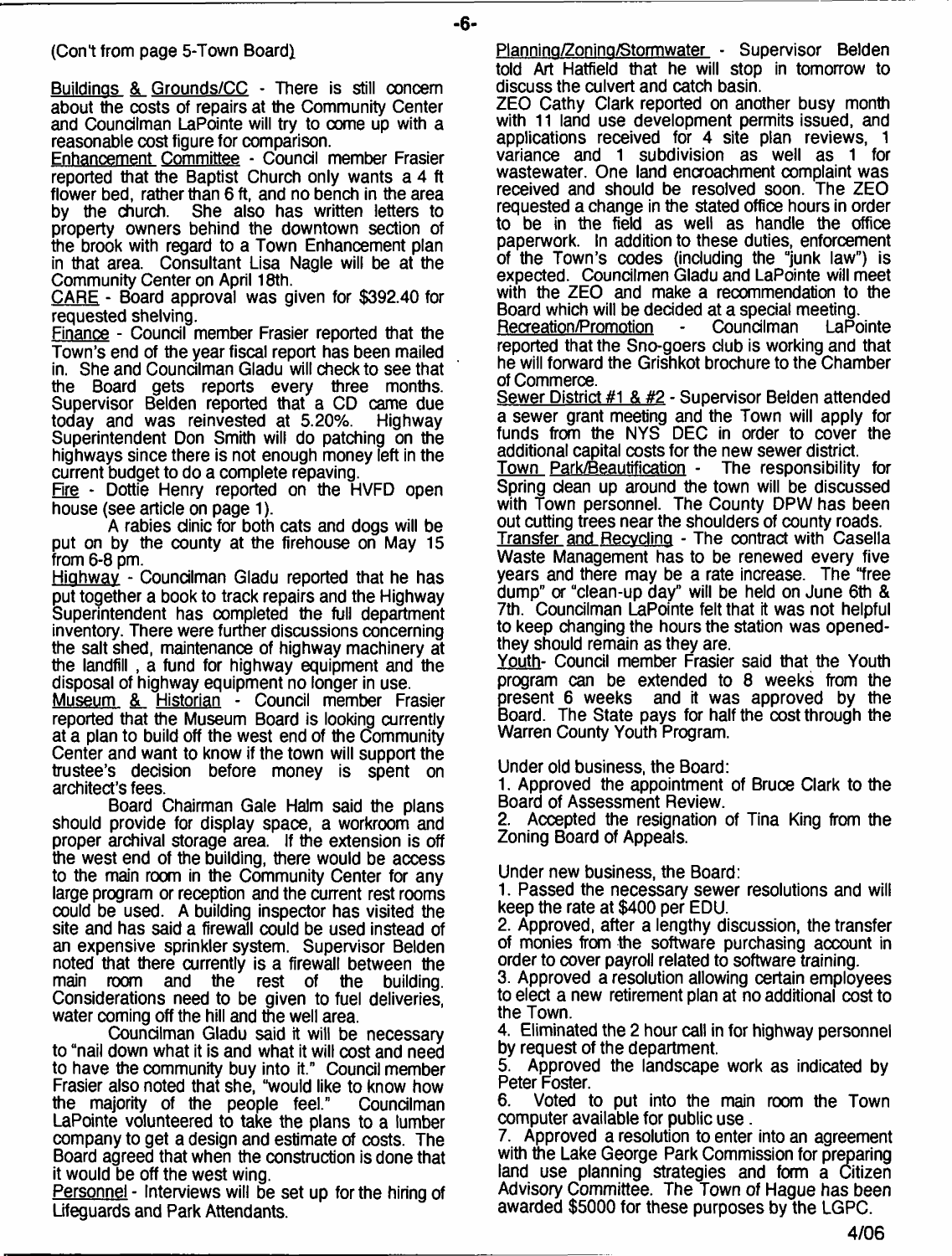# *~ S G U t J V I N ( j S ~*

 $-7-$ 

ENGAGED: Brittney Dhein, daughter of Rick and Paula Dhein of Tefford, PA, and granddaughter of Lari and Del Dhein, to Andrew Mayer, West Chester, PA. They both will graduate from Franklin and Marshall College in May and will be married on July 22, 2006 in Pennsylvania.

DIED: Doris May Bolton, 82, Overbrook Road, Hague, on March 29, 2006 at Moses-Ludington<br>Hospital, Ticonderoga. She is survived by a Hospital, Ticonderoga. She is survived by a son, Donald, Hadley NY, daughter, Donna Aloi, Peru, NY, one sister, Virginia Corey, Clifton Park NY, four grandchildren and three greatgrandchildren.

DIED: Clifford Owen Decker, 96, a native and resident of Hague for most of his life (West Hague Road), on April 8, 2006 a the Glens Falls Hospital. He had been a resident of the Fort Hudson Nursing Home, Fort Edward since Oct. 1997. He served as councilman for Hague for 12 years and was a member and one of the founders of the Hague Fire Department. He is survived by one daughter, Carolyn D. Randall, Rhinebeck, NY, and two grandchildren.

DIED: Leonard "Cabbage" Frasier, 51, Ft Edward, NY, on April 12, 2006. He was the son of the late "Buck" and Ruth (Jordon) Frasier, Hague and spent his early years in Hague. He is survived by his companion, Donna Dickinson, three sons, one daughter, five grandchildren, three brothers, Alvin and Jerry, Hague, Eddie, AZ, and three sisters, Carol Frasier, Tina Touchton and Agnes Bates.

HONORED: Katherine Paterson of Barre, Vt. and Arcady Bay, Hague. Paterson was awarded the Astrid Lindgren Memorial Award for Literature given by the Swedish government. The \$640,000 prize is the biggest international award dedicated to writers of children's books.

EXPRESSING THANKS: Jim and Maddie O'Toole for the support offered by the community during his recent surgery.

<del>€ \$€\$\$\$\$\$\$</del> まく ふう

#### TI HIGH FOURTH PERIOD HONORS

The following Ticonderoga H.S. students from Hague have been listed on the honor roll for the fourth marking period:

| Grade 12 - First Honors: Sarah Bissell    |
|-------------------------------------------|
| Second Honors: Andrew Trombley            |
| Grade 11 - First Honors: John Breitenbach |
| Second Honors: Janine Best                |

- Grade 10- First Honors: Samantha Abare Second Honors: Alanna Swinton
- Grade 9 First Honors: Jared Best, Brendan Carberry, Shane Graser Second Honors: Molly Ginn

#### HAVE YOU EVER SEEN A TROUT JUMPING?

Well, Walt Grishkot has! Way back in 1962 Walt was driving on Rt. 8 past Rock and Rye Falls, when a young boy hailed him down to tell him that the fish were jumping. He immediately climbed down the bank with his camera and took a couple of pictures of the rainbow trout jumping up<br>the falls. They jumped so fast that he got more They jumped so fast that he got more fish tails than fish. However, he found that he had only one of the entire fish out of water - but it was spectacular! This photograph has become one of the most famous fish pictures ever taken. It was printed in the Outdoor Life magazine in April 1962 with a full page spread. It also hung for a time in Grand Central Station in New York City. He showed the photo to Barney Fowler, who was at that time a columnist for the Albany Times Union and it appeared in that publication also. Outdoor Life considered it one of the most fantastic action pictures ever taken.

Jeanne Hastings, who owned The Old School House in Lake George, where she ran a gallery and taught painting, was so impressed with the photograph that she painted in oils a picture of the photograph and presented it to the Grishkots. Walt had a print made the same size as the painting (about  $36" \times 24"$ ) which he brought to the April Town Board meeting. The print is so well done that it is hard to discern the difference between it and the painting. It is temporarily hanging in the lobby of the Community Center for the public to view. Be sure to take the time to go see it. ...dh

#### DOCUMENTARY HONORS

The DVD documentary "The Lost Radeau: North America's Oldest Intact Warship," released on November 30, 2005, has recently won several honors.

The 57 minute long documentary, made by Pepe Productions (Glens Falls, New York) and Bateaux Below, Inc. (Wilton, New York), about Lake George's 1758 LAND TORTOISE radeau shipwreck, a National Historic Landmark, has received two national film and video awards.

Hague summer resident Dr. Russell Bellico, a board member of Bateaux Below, Inc., had a major role in the documentary. Bellico was interviewed by the documentary crew and is seen throughout "The Lost Radeau" DVD.

For more information on "The Lost Radeau" documentary, including local or regional stores that have the DVD, see <[www.thelostradeau.com](http://www.thelostradeau.com)>.



CONGRATULATIONS!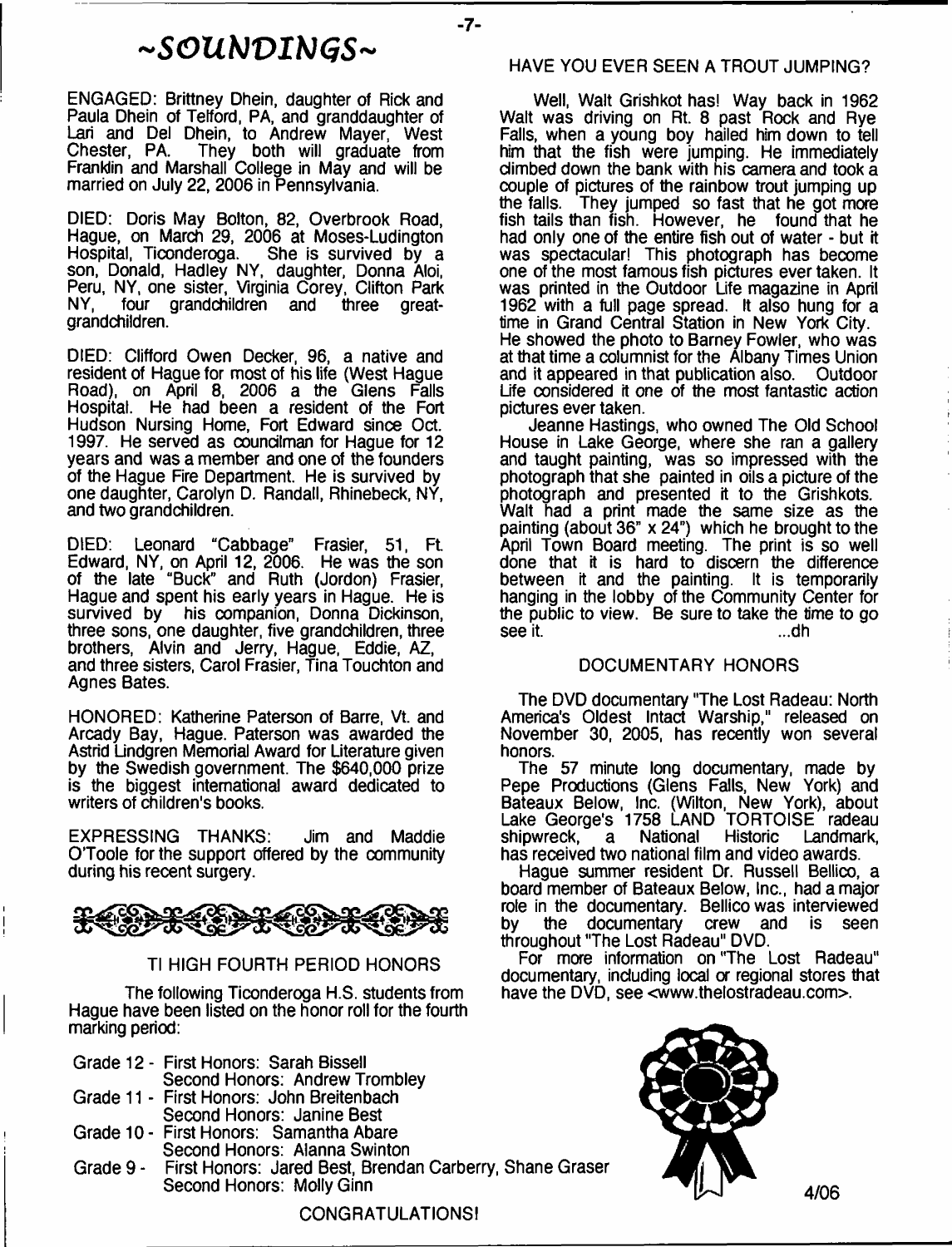- **8**-

The Lake George Land Conservancy has announced their spring events, all of which are free to the public. Registration is required for all events, and those interested in participating should contact the LGLC at 644 9673, or email [ssmall@tnc.org](mailto:ssmall@tnc.org) for more

information and to register.<br>Sat., April 22 Sat.. April *2Z* - **Earth Day Celebration at Gull Bay Preserve,** Putnam, 9 a.m.  $-$  1 p.m.  $\sim$  Celebrate Earth Day by helping us get the preserve ready for the upcoming hiking season. We'll dear and mark a new trail and dean up existing trails and drainage structures. Tools and training will be provided, though participants are encouraged to bring their own tools if they can.

Sat.. April 29 - **Arbor Day: Family Tree Planting at Cat & Thomas Mountains Preserve, Bolton, 9 a.m.**  $-1$  **p.m.**  $\sim$  **Families** welcome! We'll plant native tree seedlings to help control erosion and restore an old gravel pit to its natural state. When you're finished, continue hiking to enjoy beautiful summit views of southern Lake George or discover one of the preserve's ponds. Bring a lunch and have a group picnic to finish off the day.

Sat.. May 13 - **Nature Photography Workshop,** Tongue Mountain, Bolton, 1 p.m. - 3:30 p.m. - Join Larry and Maryde King and learn first-hand how to identify and photograph spring wildflowers in their natural environment. We will meet at the LGLC office in Bolton Landing for an introductory course on nature photography using film cameras and macro lenses. Then we'll carpool to Tongue Mountain to seek out and photograph spring flora. Space is limited-reserve your place now! Participants must have their own camera, film camera preferred.

Sat., May 2Q - **Spring Migration Birding Walk** at Cook Mountain Preserve, Ticonderoga, 8:30 a.m. - noon ~ Join Audubon Society member Joan Robertson and LGLC staff on this exciting easy intensity, bird watching outing. Cook Mountain Preserve has many habitats suitable for a variety of birds, including an old beaver pond and marshes, pine forests, and open fields. Binoculars and insect repellent are recommended.

#### CARTOONIST HONORED

One of the editorial cartoons from The Lake Champlain Weekly has been chosen to appear in Best Cartoons - 2006, an annual volume dedicatd to world-wide cartoon choices, edited by Charles Brooks and published by Pelican.

On page 42 of the new book, a cartoon by Stan Burdick which apeared on Nov. 9, 2005, was chosen among over 200 choices for 2005. Burdick's cartoons have also appeared consecutively in the 2003, 2004 and 2005 editions.

While not a part of the job description, Councilman Dick Gladu is the only person from Hague who has been attending the School Board public meetings. Because of the impact of the budget on property tax, Councilman Gladu has been active in urging tax relief legislation. He credits Assemblywoman Teresa Sayward with a "valiant attempt at trying to remedy the situation and she should be congratulated on her efforts."

The final public budget workshop of the Ticonderoga School Board is on April 18th where there will be a public hearing and adoption of the budget by the Board. The property tax report card is due on the 21 st of April with May 9 being the final public hearing before the District vote on the 17th of May.

The budget was prioritized into three cases: fixed cost only, optional items of high priority, and the rest of the optional items. The fixed increase scenario contains expenditure up 4.6% to \$14,922,801 and tax levy up 1.54% to \$8,585,416. The priority 1 scenario would have expenditure up 6.3% to 15,161,701 with levy up 4.5% to \$8,550,419. The priority 2 scenario lists expenditure up 6.9% to \$15,247,801 and levy up 5.5% to \$8,910,418.

Enrollment is expected to drop from 1017 to 1005 for the 2006 - 2007 session. In terms of a cost per pupil comparison, looking at schools with comparable student population, Ticonderoga , at 1017 for 2005-2006, ranks 6th out of 14 with a per pupil cost of \$14,024 with a range from \$12,781 to \$17,665.

With enrollment decreasing, the state aid will be adjusted downward. There are other unknown revenue There are other unknown revenue variables (such as a retirement incentive not currently in the budget).

It was noted at the Town Board meeting that Dick Frasier, Hague and Jay Fortino and Fred LaVallie, both of Ticonderoga are all running for re-election to the Ticonderoga School Board.

# ' PROPERTY TAX RALLY

Statewide property tax reform groups have organized rallies and press conferences for early May. For  $<$ www.cornwallny.com $>$ <[www.hvpropertytaxreform.org>](http://www.hvpropertytaxreform.org) or contact Councilman Dick Gladu at [<rgladu@nycap.rr.com](mailto:rgladu@nycap.rr.com)> or 518-543-6618.

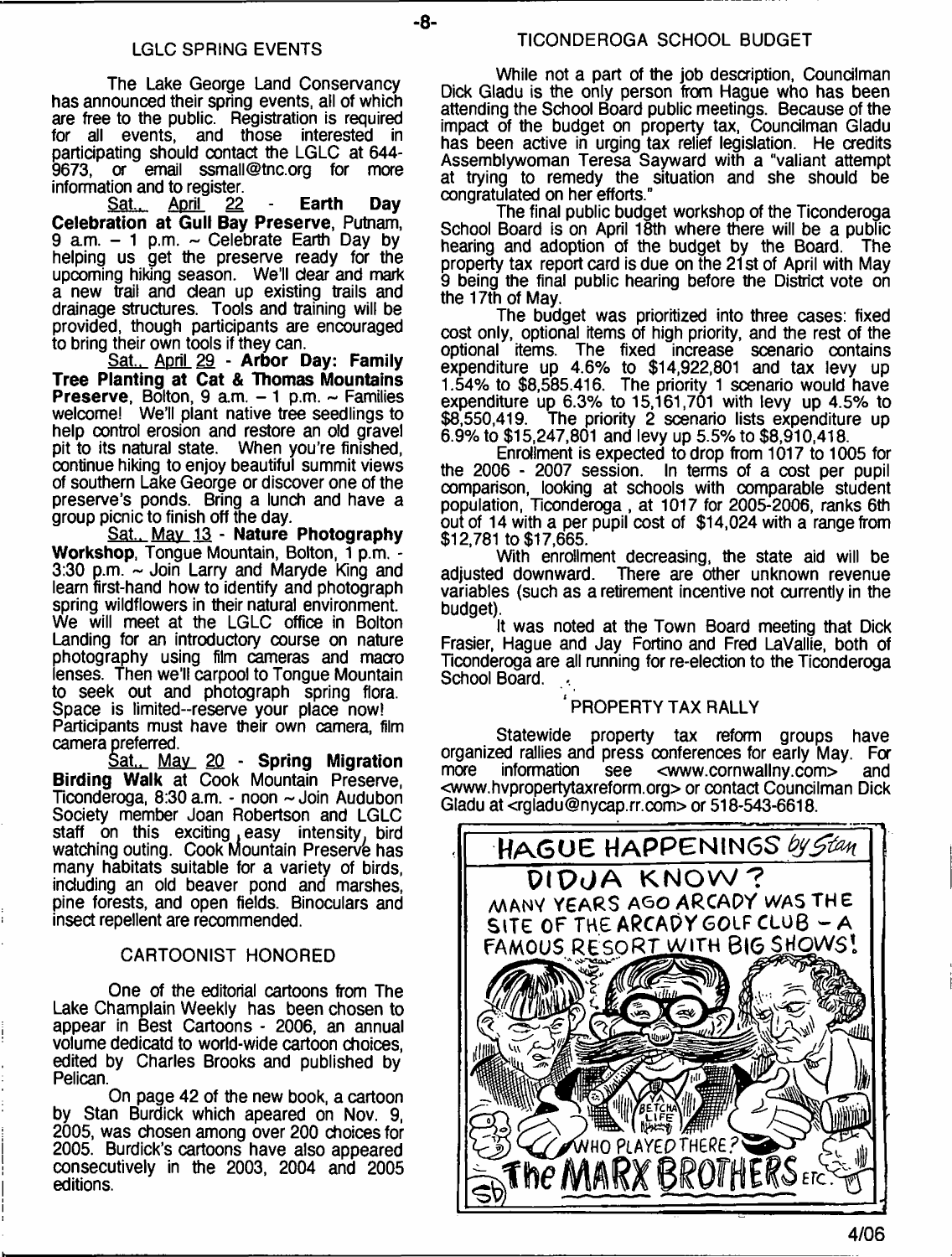# *J L A 'T lL 'K E M E W S*

 $9y$  Nancy Wotton Scarzello

#### **Tooth of the Lion**

I wait until Mother's Day to pick the

yellow blossoms. By that time there are enough blooming at the same time to fill a five-gallon bucket in one picking. I don't feel guilty about taking as many as I can, because any left behind (and there will be many) will soon fall victim to the mower's blade when my husband tackles the side yard. Next, I pour boiling water over the bucket of flowers, adding sugar, yeast and fruit. It ferments for a few days, then I bottle and let it age until Thanksgiving when we give thanks for the abundance of nature and toast with the golden

elixir born in the spring  $\sim$  Dandelion Wine.<br>The French called it "dent de lion" or The French called it "tooth of the lion" referring to the pointed, toothed edges of its large strappy leaves, giving us "dandelion" as the common name for Taraxacum officinale. Long the poster child for lawn care products that kill the "noxious" weed, dandelion has been vilified in modem times, but this was not always so. Considered to be promoted by the Arabs in the eleventh century, by the sixteenth century it was so widely admired in Asia and Europe that it was known as the official drug of the apothecaries and its likeness graced their signs indicating that something healing could be purchased inside.

Today, it is still one of the best natural medicines available to us: packed with vitamins B & C, it contains taraxadn (a hepatic stimulant), inulin, lacvulin (a sugar), choline, photosterols (which prevent the body from accumulating cholesterols), and potassium. The herb is most widely used in medicine as a broad-spectrum liver tonic and is probably the safest and most active diuretic  $\sim$  a plus that it is one of the best natural sources of potassium, an important mineral lost with conventional diuretics.

All parts of the plant are used: the roots for the liver and digestive support, they can also be dried and roasted for a nutritious coffee substitute (remember Postum?); the leaves for vitamins, minerals, potassium and a strong diuretic action as well as bitters for the liver and gall bladder  $\sim$ wonderful added to other spring greens in a salad or sauteed (with butter, onion and bacon) for a delicious spring treat.

Not lost on Europeans today, it is still widely cultivated and eaten there. Here in the U.S. we have it available not only in the wild; seed . catalogs offer the seeds for growing in our gardens and we can buy the dandelion greens in our grocery stores.

And then there are the flowers, not only for the wine, but a feast for the eyes when you come upon a field not yet mowed by the farmer or a single blossom radiating sunshine. They follow the sun, turning their heads to face it as it moves across the sky, closing up when the sun goes behind the clouds or beyond the horizon, then opening up when the sun reappears.



-9-

Children love them for their sunny **E** beauty too, picking a handful of the flowers only to find that the moment we bring them indoors, they close up and hide their yellow blossoms. And making a wish on the fluffy white seed heads, blowing the seeds as they carry our wishes on the breeze, adults groaning as they make landing on the manicured lawn.

Maybe we can look at this plant through the eyes of a child instead of through the eyes of the greenskeeper  $\sim$ a smile instead of a frown  $\sim$  just different ways to look at the world, I guess.

So, if you get a chance to pre-mow your dandelions and want to make some dandelion wine, I'd be happy to share the recipe, email me at to share the recipe, email me at [forestbay@wcvt.com](mailto:forestbay@wcvt.com).

### *WL'A'PlfZ'R tfo r k s*

# *9y M ary Lou D oufin*

For the last four weeks we have gone from days when we wear tee shirts to days when we would go back to wearing winter coats. Mostly though it's been beautifully sunny weather. The last week of March was nearly perfect with temperatures in the 60s and 70s. On 3/31 the thermometer reached 75 degrees, a full 21 degrees above normal. It is 4/16, Easter Sunday, and the smelt are running in Hague brook. Many species of birds have returned and the chipmunks and squirrels are very active.

We are on the cusp of that magical time of year when brown spring transitions into green and flowering spring. The daffodils and forsythia are blooming on the roadways and gardens and the bluets and hepaticas are appearing in the woodlands. We are a little above last year's precipitation rate but most of what we received came much earlier. Currently we are very dry. We had less snow than usual and consequenly less snow melts. Rainfall is less and infrequent. However, even the slight rain that we have received seems to make the grass much greener. Not too long before all our snowbirds return and summer will be in full swing,

#### LGA SPRING PROGRAMS

The LGA is offering an exciting program for kids and families. Called Frogwatch, it is a volunteer-driven, longterm frog monitoring program managed by the National Wildlife Federation (NWF) in partnership wih the United States Geological Survey (USGS). Training sessions will be held at the LGA's office on Wed., 4/26 from 12:30 to 4:30PM and on Thurs., 4/27 from 5:00 to 9:00 PM. Participants will learn to identify native frog calls as part of the training.

The LGA also manages 2 water quality monitoring programs: CSLAP and Stream Team. Citizens Satewide Lake Assessment Program (CSLAP) is an onlake program, while Stream Team is popular withpeople who don't have easy access to the lake. Training sessions for these programs will be in mid-May and late June, respectively. The data acquired by the volunteer monitors is used by the LGA staff to identify and develop projects to protect Lake George's water quality.

For more information or to register for the Frogwatch, CSLAP and Stream Team training sessions, contact Karin Badey at the LGA, 668-3558.